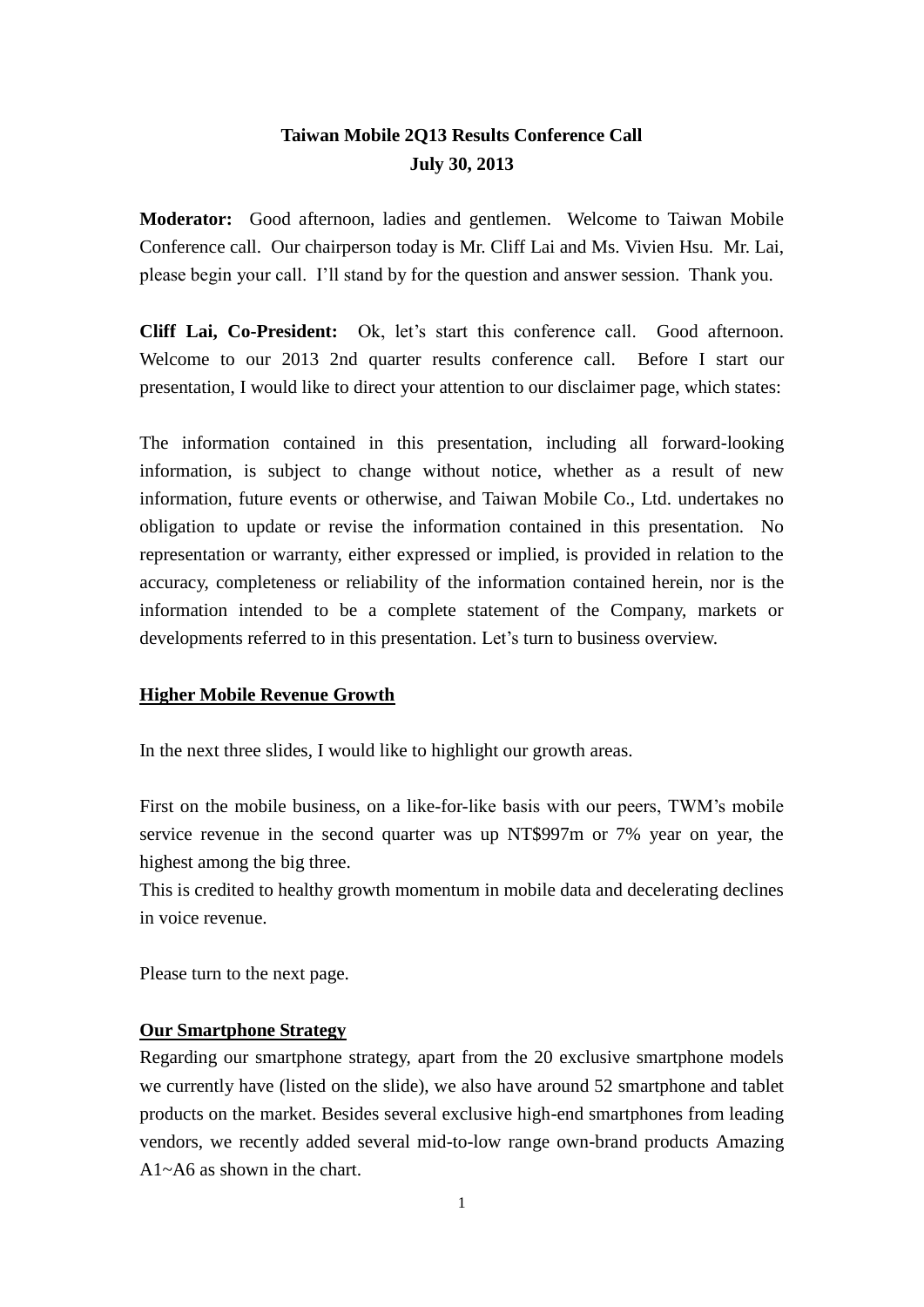In 2Q13, smartphone sales volume was up 47% from a year ago and accounted for 86% of total handsets sold.

Therefore, mobile data adoption rate went up to 48% of the postpaid installed base, from 34% a year ago. This led to a 41% YoY growth in mobile data revenue in the second quarter.

Please turn to the next page.

## **CATV Growth Catalysts**

As indicated in the table, our internet subscriber base increase of 8% and DTV customer base growth of 58% were both higher than the 1% subscriber rise in analogue TV service in 2Q13, representing the trend of an expanding penetration rate in both the DTV and cable internet businesses.

Please turn to the next page.

## **New Product & Service**

This page of new products and services we launched during the 1st quarter is for your reference.

I will turn the mic to Vivien on our financial results.

### **Results Summary**

**Vivien Hsu, Co-President:** Please turn to page 9 of your financial results summary.

In 2Q, we reported total revenue of NT\$26.8bn, EBITDA of NT\$7.8bn, and EPS of NT\$1.47.

Telecom revenue / cost

In 2Q13, our telecom service revenue showed a 2% year on year increase versus a 4% YoY reduction in telecom cash cost. Therefore, telecom service profit increased.

Handset sales / cost

2Q13 handset subsidies remained relatively flattish YoY because the handset sales revenue and its costs increased by a similar magnitude from 2Q12.

Opex: The main opex increase was due to adding 108 more company stores from a year ago.

EBITDA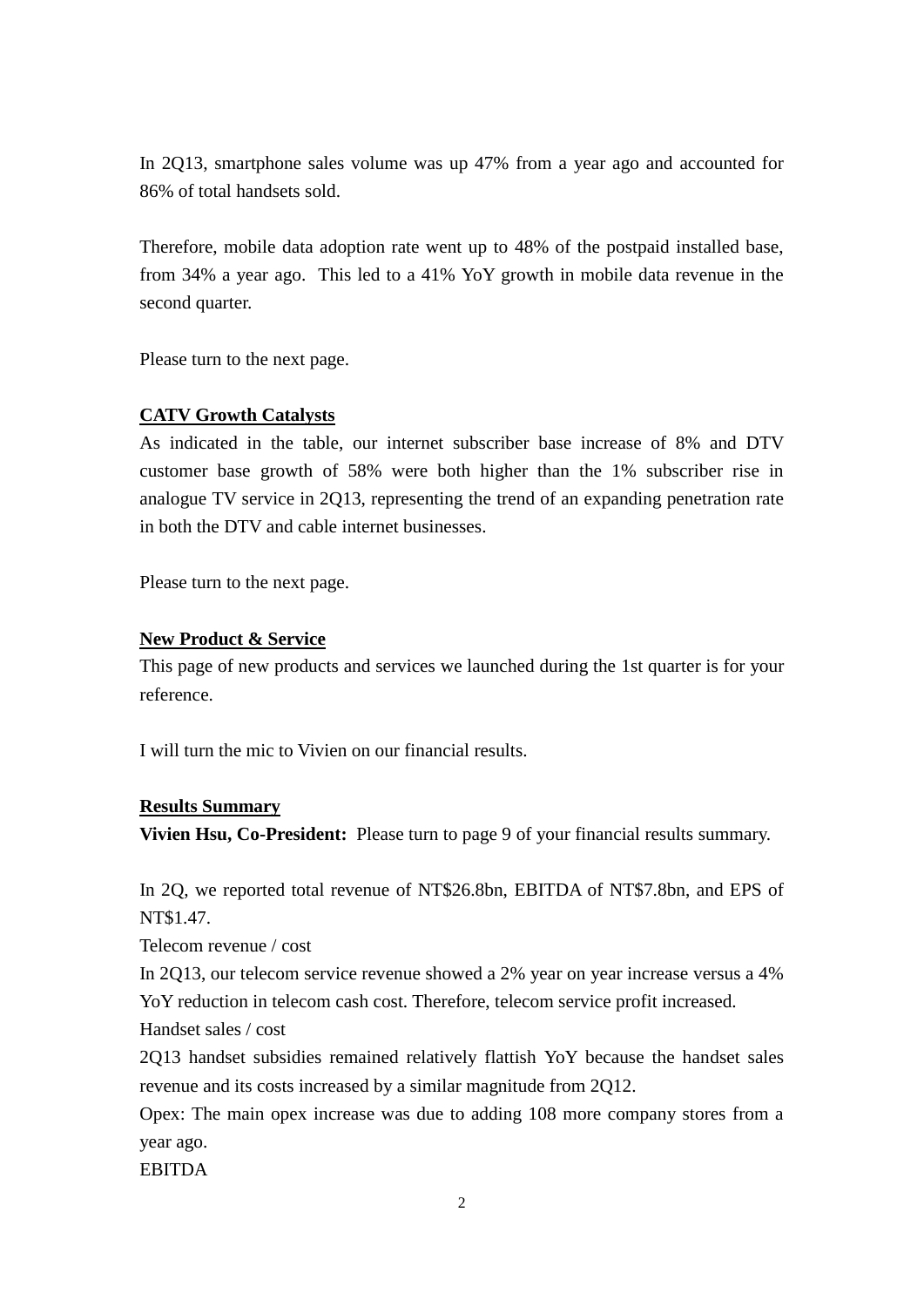As CBG, EBG, HBG, and momo all had healthy revenue growth, this led to a 2% YoY increase in EBITDA in the quarter, versus a 2% YoY EBITDA drop in 1Q13. Net income

2Q13 asset write-off losses came in higher than a year ago. Having said that, accumulative consolidated net income for the first half was still ahead of our guidance.

Please turn to the page of divisional performance.

## **Divisional Performance**

CBG's revenue growth rate accelerated to 10% in 2Q, compared to 5% in 1Q. Therefore, CBG's 2Q13 top-line growth more than offset expense increases related to handset subsidies, 3G base station increases, and new store openings. This helped CBG's EBITDA to grow 1% YoY in 2Q, improved from a 3% EBITDA drop in 1Q. EBG's 2Q13 EBITDA YoY growth largely resulted from mobile business growth coupled with stable costs/expenses.

HBG has been benefiting from operating leverage and reported a YoY EBITDA growth.

In contrast to a 39% YoY drop in its 1Q13 EBITDA, momo's 2Q13 EBITDA delivered a 30% YoY jump, boosted not only by a revenue increase but also by margin expansions in both the online and TV home shopping businesses.

Let me turn the presentation over to Rosie for balance sheet and cash flow analyses.

#### **Balance Sheet Analysis**

### **Rosie, CFO & Spokesperson:**

In 2Q13, cash balance rose QoQ due to higher operating cash inflows resulting from a rise in accounts payable and a decrease in inventories. Compared to a year ago, 2Q13 cash level was higher mainly due to the increased financing cash inflows.

The YoY increase in accounts receivable mainly reflected the expanding bundled handset sales and mobile service revenue. But the average collection days remained stable at 46 days.

The inventory level rose YoY, as a result of more smartphone procurements.

The QoQ increase in other current liabilities was due to the NT\$0.3bn payable of cash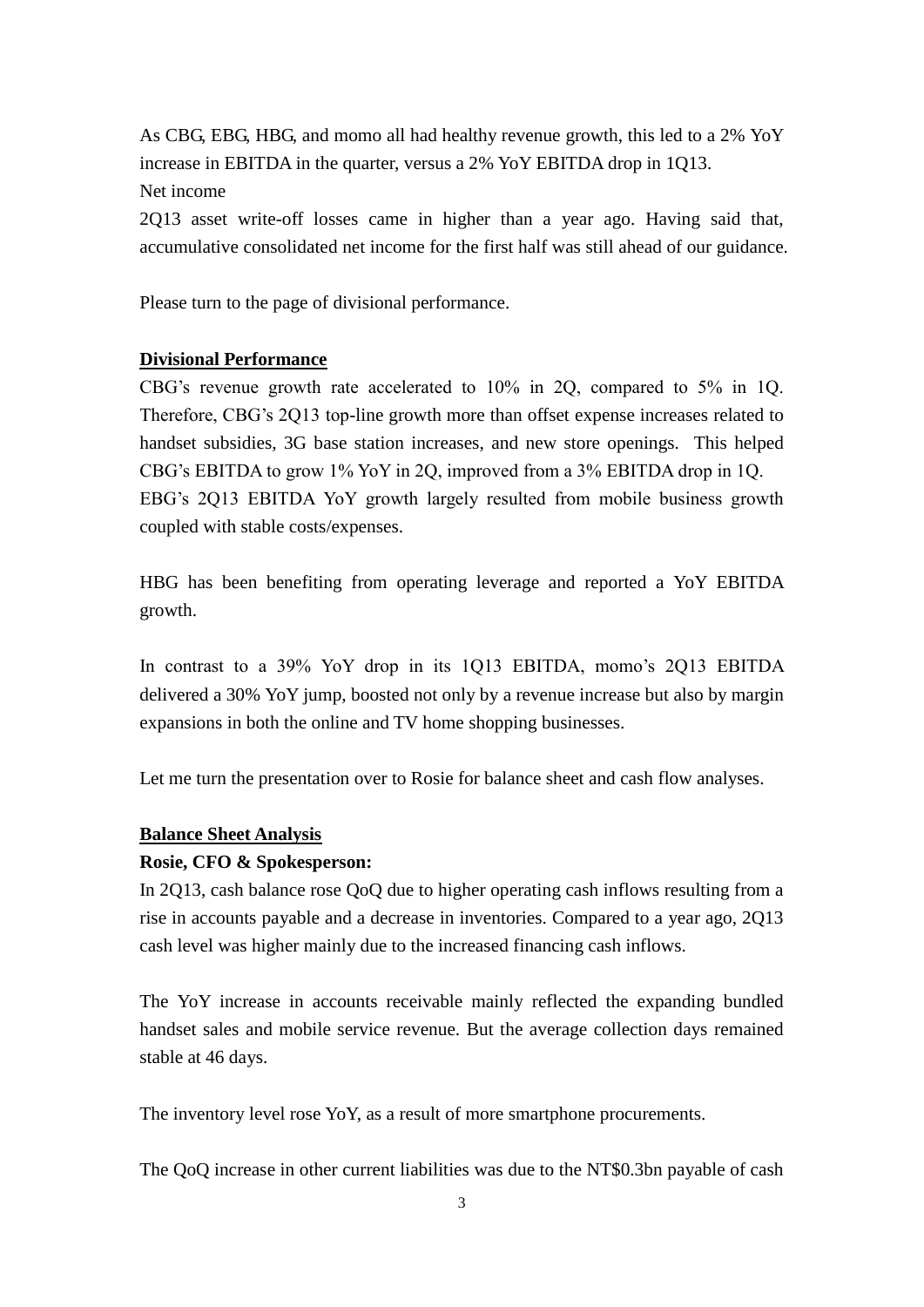returns from legal reserve and the \$14.5bn dividends payable paid on July 26, 2013.

Gross debt grew to NT\$19.56bn at the end of 2Q13, following a reduction in shortterm borrowings and the issuance of the corporate bond. Net debt was only 16% of equity, and accounted for 27% of full-year EBITDA.

So, let's turn to cash flow analysis.

## **Cash Flow Analysis**

In 2Q13, operating cash inflow increased sequentially due to a rise in accounts payable and a decrease in inventories.

2Q13 investing cash outflow rose YoY because of higher mobile capex and more equity investments. Net investing cash outflow in 2Q13 including mainly NT\$2.67bn cash capex; NT\$384m capital injections into our 49.9%-held Taipei New Horizon and 19%-owned Trusted Service Management, the NFC consortium in Taiwan; NT\$1bn refundable deposits with NCC for the upcoming spectrum auction.

2Q financing cash inflows increased both QoQ and YoY due to the issuance of a corporate bond in the quarter. The net inflow of NT\$2.89bn was mainly a combination of 1) a NT\$2.65bn repayment of short-term borrowings, and 2) a 5-year NT\$5.8bn straight corporate bond with a coupon rate of 1.29% issued on April 25.

I'll turn the mic back to Vivien for event updates and key message.

### **Event Updates**

**Vivien:** This slide lists the awards we have recently received for your reference.

Please turn to the next page for the key message.

### **Key Message**

To wrap our presentation, this last slide summarizes the key message that we would like to deliver.

As expected, we achieved our goals for the first half and have recently completed the spinoff of our direct stores. Looking ahead, the most important task for all the telcos will be the 4G spectrum auction. TWM is confident in its preparation for the challenge.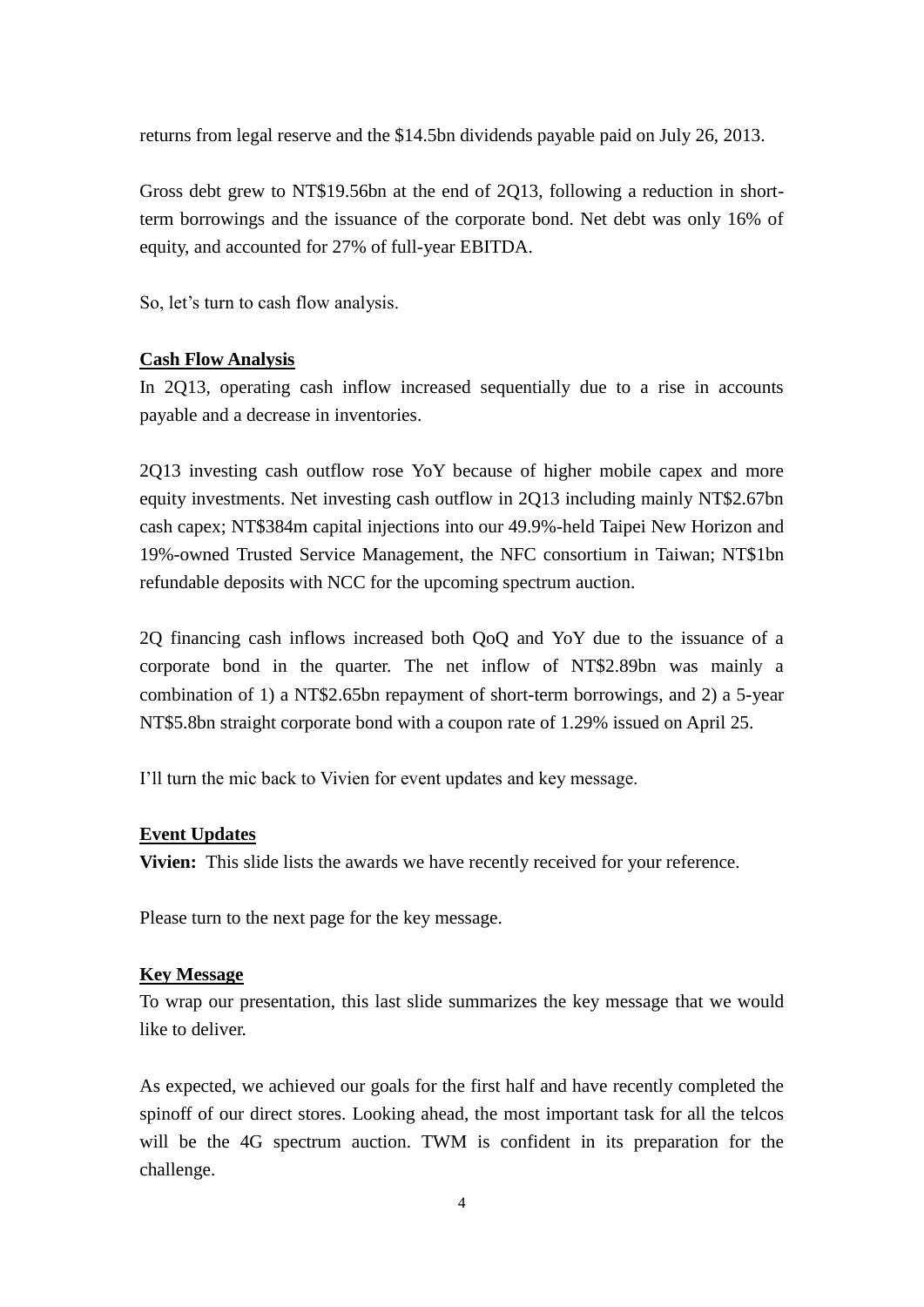# **Q & A**

**Chate Bencha, Credit Suisse HK:** *I have four questions. The first one is regarding the results. I understand that you have achieved EBITDA and the profit ahead of your guidance. I just want to understand a little better, what you think is the key driver behind the set of results that allowed you to beat guidance? Basically, what turned out better than you expected? Is it revenue, is it cost or timing of some cost item?*

*The second question is regarding the fixed line. I understand that fixed line revenue is coming down quite naturally in the first half. We discussed a little before, but maybe you can update us on how the progress on turning around the business or what's actually going on in terms of the revenue mix in the fixed line side?*

*The third one is you mentioned in the presentation about m-commerce. Would you be able to chat with you the details on that a little bit and what time frame you see this will contribute to you more?* 

*And the last question is regarding momo. It's quite encouraging to see momo start to turn around. But do you see a significant turnaround this year for the operation yet or would it still take some time for it to turn around?* 

**Cliff:** As for the first question, the revenue of the 2nd quarter was better than we expected. And, at the same time, the expense is lower than what we have projected. As you know, the high-end smartphone sales are not as high as we expected. Originally, people expected the HTC One and Samsung S4 would sell better, but it turned out not to generate that kind of sales revenue. The expense item is lower, in the meantime, the revenue is higher. So, it turned out we beat our 2Q guidance.

As for the fixed-line business, we tend to look at the fixed-line business as a legacy business. So, we try to focus to provide complete solutions to our enterprise customers and focusing on providing mobility solutions instead of simply fixed-line solutions, therefore we have de-emphasize to sell only fixed-line service to our enterprise customers. Therefore, you can see that there's a slowdown in revenue or drop in revenue in our fixed-line business. But, in the meantime, our enterprise mobile service revenue is increasing, so you can see that it contributed positively in the EBITDA in our enterprise business unit.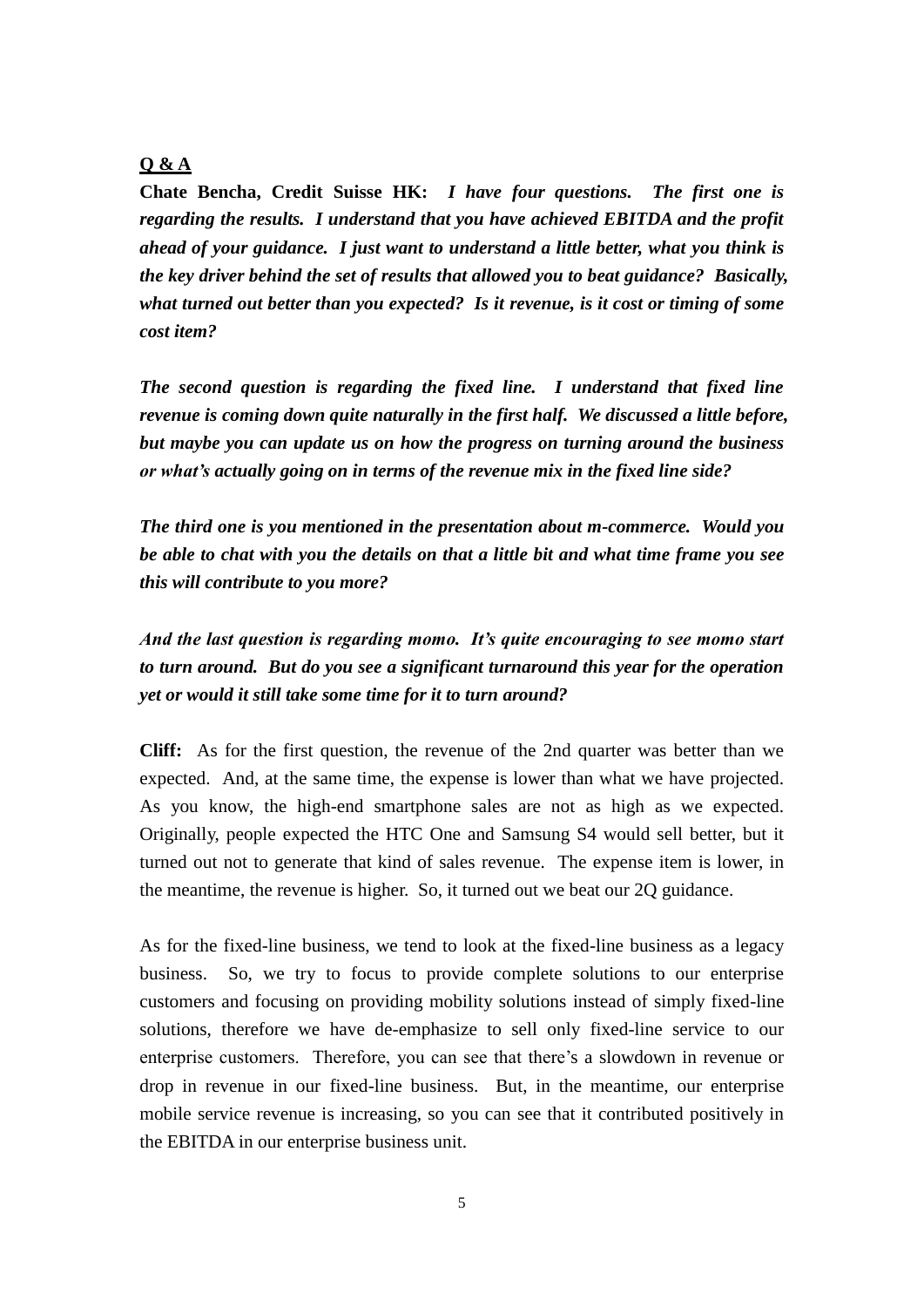As for m-commerce, we are still testing the waters. And most likely more significant results will show up next year, not this year.

As for momo, I think the management team is doing certain actions to address certain operations and we see that they are moving in the right direction. So, we expect the performance will be better in the future.

**Chate:** *Just one follow-up on the first question. So, it's because of the lower-thanexpected smartphone sales on the higher end side, not the medium-to-lower end, so is it fair to say that the key to achieve the guidance or to surpass the guidance would be whether there are popular high-end smartphones to come in the 2nd half and hit the market? And if that does not happen, it's very likely that you would surpass the overall guidance for the full year?*

**Cliff:** It's very hard to say for the  $2<sup>nd</sup>$  half because, as you know, there are several factors that may affect the  $2<sup>nd</sup>$  half. For instance, the market rumors say that Apple is going to introduce the low-cost iPhone. And last year, we did not project there will be a low-cost iPhone. So, if a low-cost iPhone is introduced into the marketplace, it's going to generate significant sales. Plus, it's not clear at the moment, what kind of specifications for the iPhone 5S. If the iPhone 5S turns out to have a larger screen, then it tends to drive more sales. So we are still very cautious about the outlook for the 2H because the Apple potentially can be a wild factor in the 2H forecast.

**Anand Ramachandran, Barclays Singapore:** *I have two questions. One, you completed this spin-off of the company stores, so I guess it is now sitting as a 100% subsidiary. What impact do you see on the business model? And, second, what's the next step toward this particular initiative now that the spinoff is done for the next twelve months that you can share with us?*

*Question 2, on the 4G spectrum auction, given the radio frequency lots on offer, how should we be thinking about Taiwan Mobile approaching this spectrum auction to the extent that you can share your thoughts with us? Anything would be very useful.*

**Cliff:** Well, the spinoff really doesn't impact the business model. So, we expect it's as usual for the next 12 months.

**Rosie:** It's a wholly owned subsidiary of Taiwan Mobile. And, on your 2<sup>nd</sup> question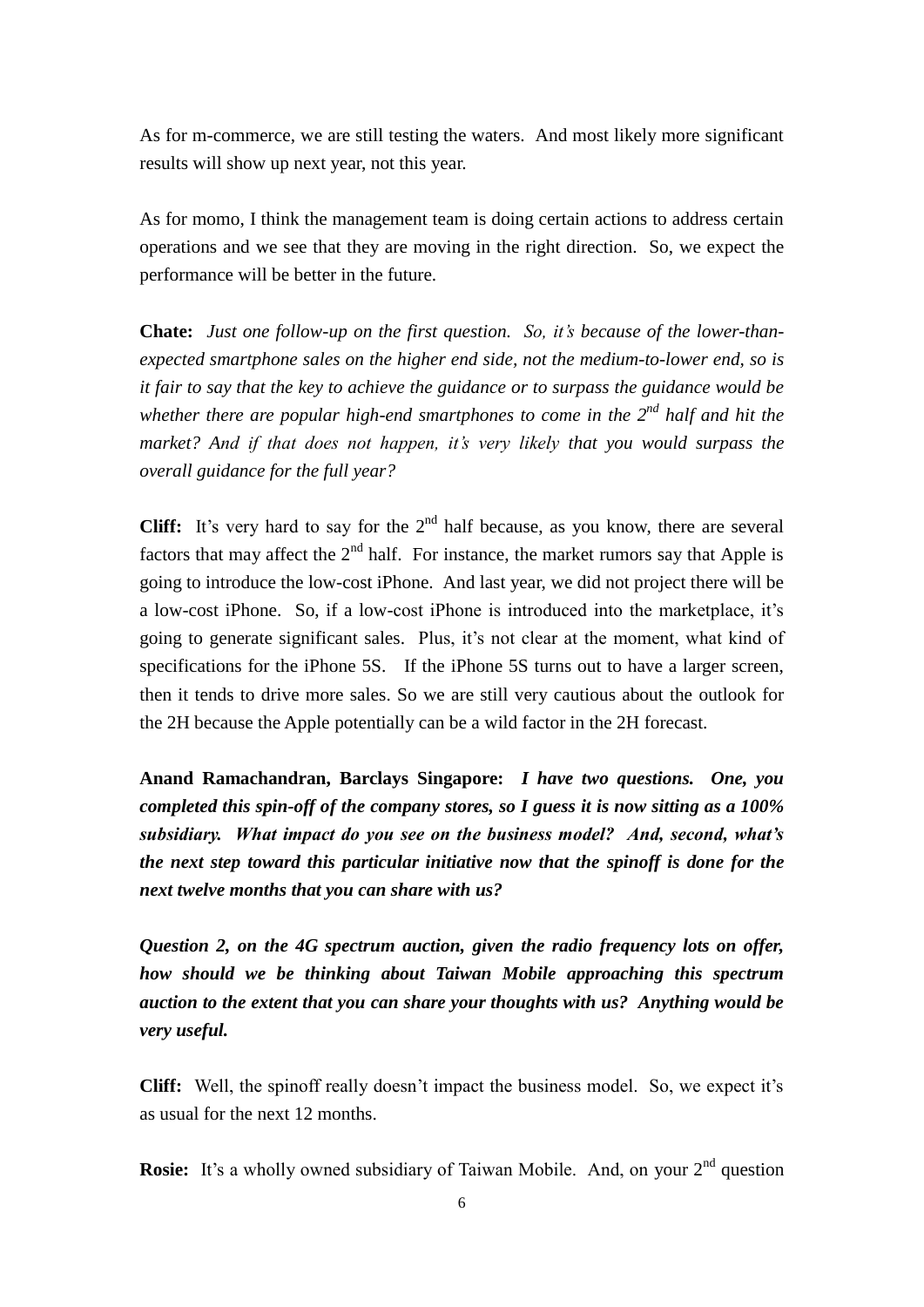on 4G auction, I think at this point in time, we cannot share with you any of our thoughts.

**Anand:** *Understood, understood. So, what was the motive behind the spinoff? Why did you do it then if I could check?*

**Cliff:** Well, the direct store has a very different business model; it's a retail business model. It has a lot of employees, the organizational structure, the promotion system, and the salary system, a lot of things are very different from a traditional telco. So, we think it's better for them to be spinoff so that they can establish a truly retail business structure and system. That's the main purpose for the spinoff.

**Anand:** *Ok, would you be thinking of doing something else with it, maybe listing it or letting it spread off into other retail operations over the next twelve months?* 

**Cliff:** I think it's a little too far off for us to think about this because up to now, it's still a 100% subsidiary. The focus right now is doing a lot of sales for Taiwan Mobile. We tend to think that it needs to be 100% owned by Taiwan Mobile.

**Lucy Liu, JP Morgan HK:** *I have mainly two sets of questions. One is on your cable TV business. We noticed that recently there are a lot of regulatory changes regarding introducing re-zoning policy as well as encouraging digitalization, potentially to introduce tiered pricing, so it seems like the policy trend is to introduce competition and, in the longer term, to benefit the customer by lowering the price and also to encourage the operator to spend more capex. So, I'm just wondering what's your thought and strategy in response to these policy trends.* 

**Cliff:** Well, certainly, there are a lot of regulations regarding the cable TV business and, as you said, there is re-zoning. So, we are also thinking about whether we should enter the other markets. So, we are under consideration. Secondly is the digital TV, we are pushing digital TV strongly and currently the digital TV penetration in our areas is more than 20%, so hopefully by the end of the next year we can push to 40% to 50%. So, the digital TV is our strategy. The intervention or instruction by the NCC really doesn't affect our business because it's within our strategy to push digital TV.

As for whether there are tiering, the tiering of the programs is an issue, but from what we see, the Taiwanese has enjoyed all-you-can-eat for over 100 channels for a long time. Right now, NCC wants to introduce the tiering, this will not only affect the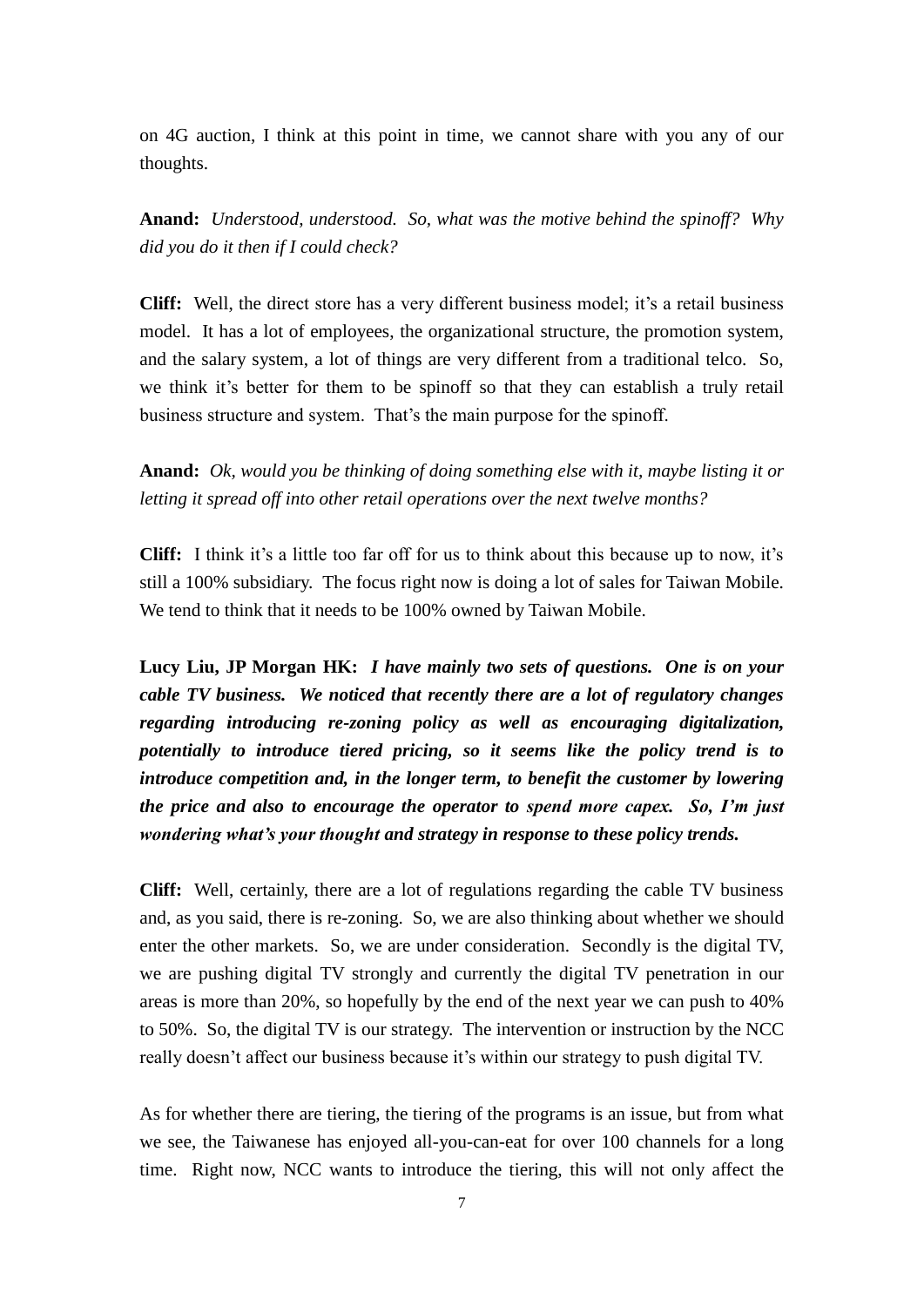system operator, but also affect the television station tremendously. Up to now, we are still talking with the television station and they have a lot of concerns regarding how to do the tiering. Therefore, even though the government has indicated they want to push for tiering, but, at this moment, no existing operator seems to come up with any recommendation regarding how to do this tiering. I think this issue will not get resolved in the next three or six months because there are so many parties involved and trying to come out with a package which can please the regulators, system operators, television station, and customers is very difficult. So, I think the implementation is going to be an issue. At this moment, I cannot predict or project what will happen, but I think this will not happen in the next three months or six months.

**Lucy:** *I have another set of questions mainly on 4G. I understand you can't comment on that too much, but, generally, on the 4G strategy after gaining the license. Do you think you want to move away from the unlimited data pricing plan to some tiered pricing on the mobile side? Or do you think it's not quite achievable in Taiwan's environment and also do you feel that 4G will see a large continuation of your 3G running strategy, marketing campaign or pricing plan from 3G evolving to 4G or do you think 4G will be something quite different?*

**Cliff:** I think it's possible that we can introduce tiered pricing for 4G. Based on what is written in the newspapers, we can see that the government officers or the regulators seem to feel that this current all-you-can-eat pricing scheme cannot last forever and the most appropriate time to change this pricing scheme is at 4G. Plus, 4G will offer higher speed and, for those people who really want to switch to 4G, in the beginning will be more likely the high-end users, so introducing tiered pricing to them seems to be a more appropriate offering. So, we are optimistic regarding whether we can introduce tiering in 4G. That's what we think at the moment.

**Lucy:** *So, do you feel that you need to reach consensus with the other two major operators in order to do that or even by yourself you can take the lead or just take a stand-alone move to launch something like that?*

**Cliff:** We cannot reach consensus with the other operators because that's against the law. I think we would do it by our own independent thinking.

**Lucy:** *My second part of the question is on your 4G strategy. Do you feel that in terms of capex rollout progression as well as the marketing campaign targeting*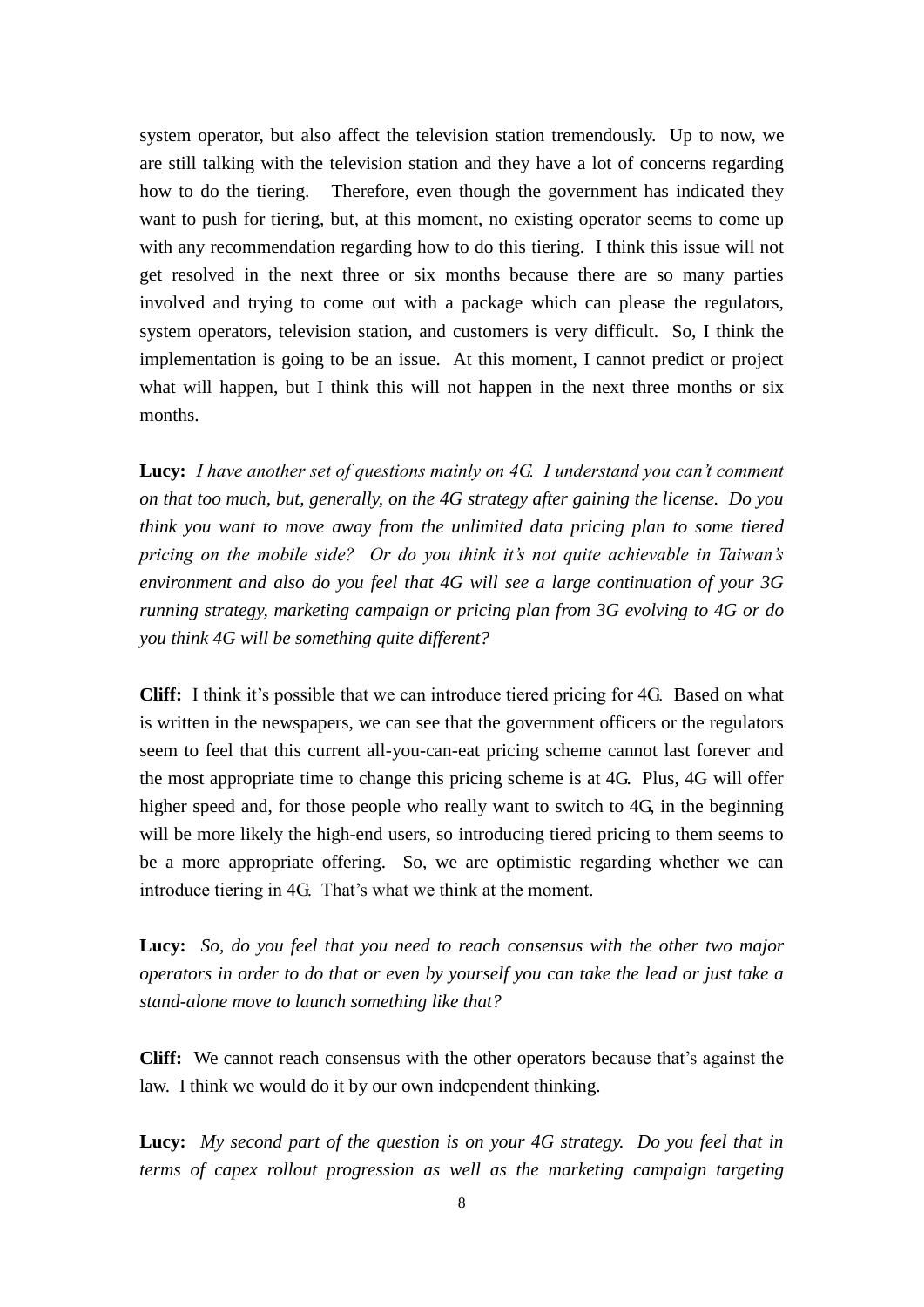*customer segment, I think 4G will be a large continuation of 3G. Not sure whether you agree about that.* 

**Cliff:** I'm not sure exactly what you mean about continuation of 3G.

**Lucy:** *I mean, because they're running both on the wireless data concept, so I think instead of now selling 3G, I'm not sure whether you can really charge higher ARPU because of it's in the higher speed of data on the high-end of devices or it's just a replacement, a simple replacement to sell 4G in the current 3G kind of price plan.*

**Cliff:** I think it's really not easy to answer that because, in reality, if an operator cannot make an ARPU increase from 4G then it's not easy to come up with a 4G business model because if you provide a better network, provide higher speed but, in the meantime, you cannot charge more, then certainly the new entrants should be more concerned than the incumbent operators. But we think it's possible, but who knows.

**Lucy:** *My last question is from the capex perspective, do you feel that you can take time to gradually rollout 4G or do you think you have to expand 4G coverage as extensively as you can in a relatively quicker shape?*

**Cliff:** Well, that's a very sensitive issue. I'm afraid I cannot tell you.

**Stephen Liu, Standard Chartered HK:** *I have several questions. First, regarding on the capex, can you guide on what level that you can reduce the 3G capex when you start to rollout 4G? This year you budgeting NT\$8.8 bn for 3G, you've been expanding 3G coverage for many years, can you reduce to NT\$3 bn, NT\$4 bn a year when you start the 4G rollout after next year?*

**Cliff:** If we build a 4G network, of course we have to slow down our 3G buildup, so it's very natural. So, if we get a license for 4G and if we roll out our 4G network next year, then most likely we will reduce our 3G capex for next year.

**Steven:** *Likely to what level, NT\$3 bn, NT\$4 bn for 3G?*

**Cliff:** Well, as I said, that's a very sensitive issue.

**Steven:** *Regarding debt level, I know you just issue a new bond, do you think your*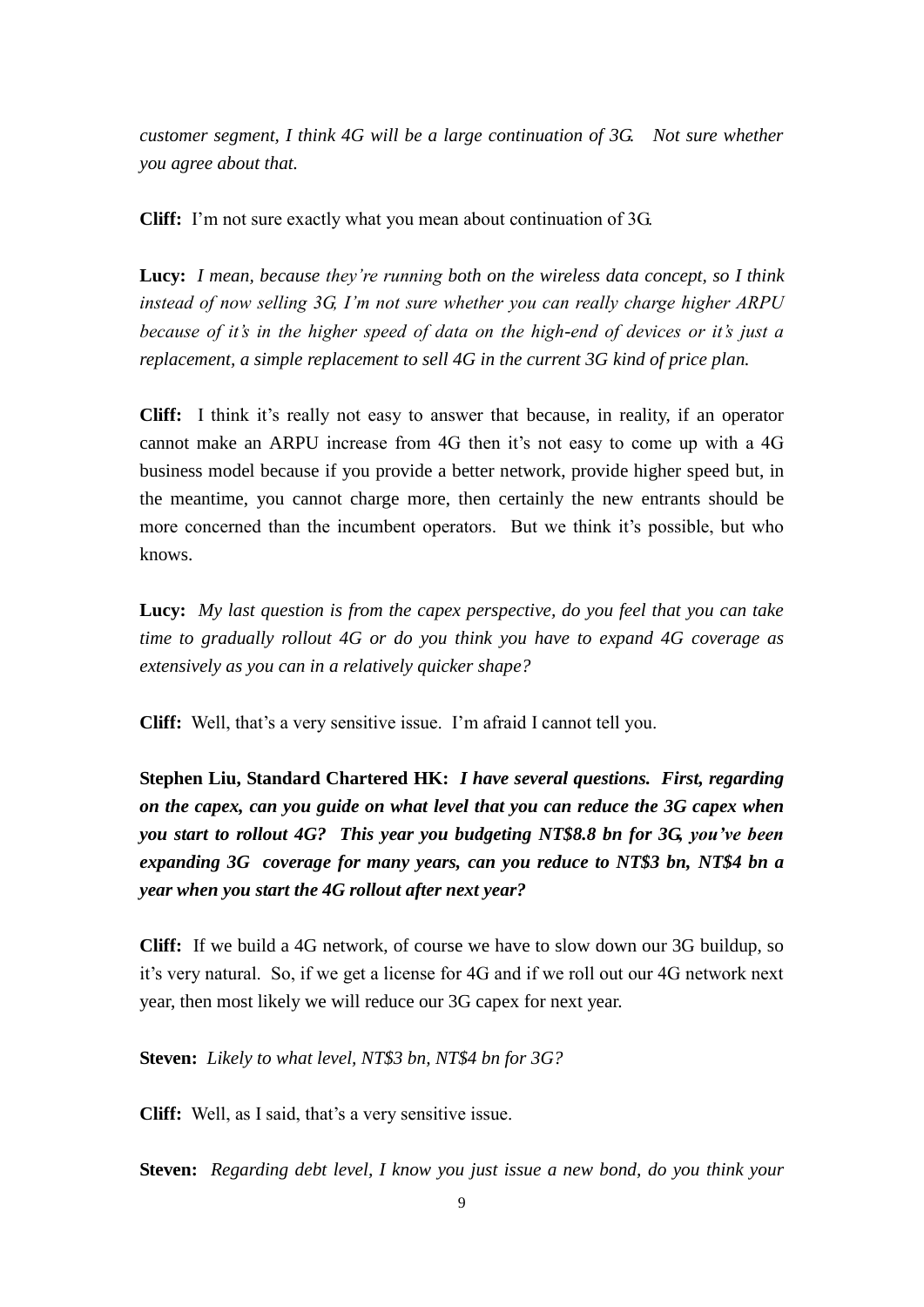*current debt level now for the spectrum acquisition and the future capex requirements for the 4G rollout, do you need to raise more debt going forward?*

**Rosie:** As you know, we're already at net debt situation, so inevitably to cope with financing requirements or the financial needs, we definitely would have to raise our debts levels and we have enough debt capacity to raise the debt.

**Steven:** *So, mainly through the bank loans or new bonds?*

**Rosie:** For unsecured bonds, I think we have already reached the limit. For bank loans, we got a lot of credit lines available. So, that's not an issue for us.

**Steven:** *Last question regarding the mobile service revenue 2Q, you got 7% YoY, much above your peers, can you explain why your mobile service revenue grew so fast, is it mainly due to the accounting change from residual to fair value or some other reason?*

**Cliff:** The reason for our service revenue is, first, our voice revenue didn't drop so much. In the meantime, as you can see, our value-added service revenue, the YoY increase in mobile data for the 2Q is higher than that in 1Q, so due to these two reasons our voice revenue drop is not significant and, in the meantime, our valueadded service revenue increase in the 2Q is higher than the 1Q. So, it contributed to our revenue growth.

**Rosie:** 7% on the residual method basis.

**Steven:** *Can I understand the reason is mainly due to your customer focus more on the high-end than CHT and FET?*

Cliff: Not really. I think we have a pretty good mix. Actually, we have increased our focus on the middle and low-end segments. Therefore, we see an increase in the adoption rate in the middle-end and low-end segments. Maybe, that's part of the reason why the mobile data increased.

**Steven:** *Last question regarding the wireless data usage, what's the monthly data usage for the smartphone user and what's the data usage of the postpaid user?* 

**Cliff:** Smartphone user is 2GB. Tablet is more than 2GB.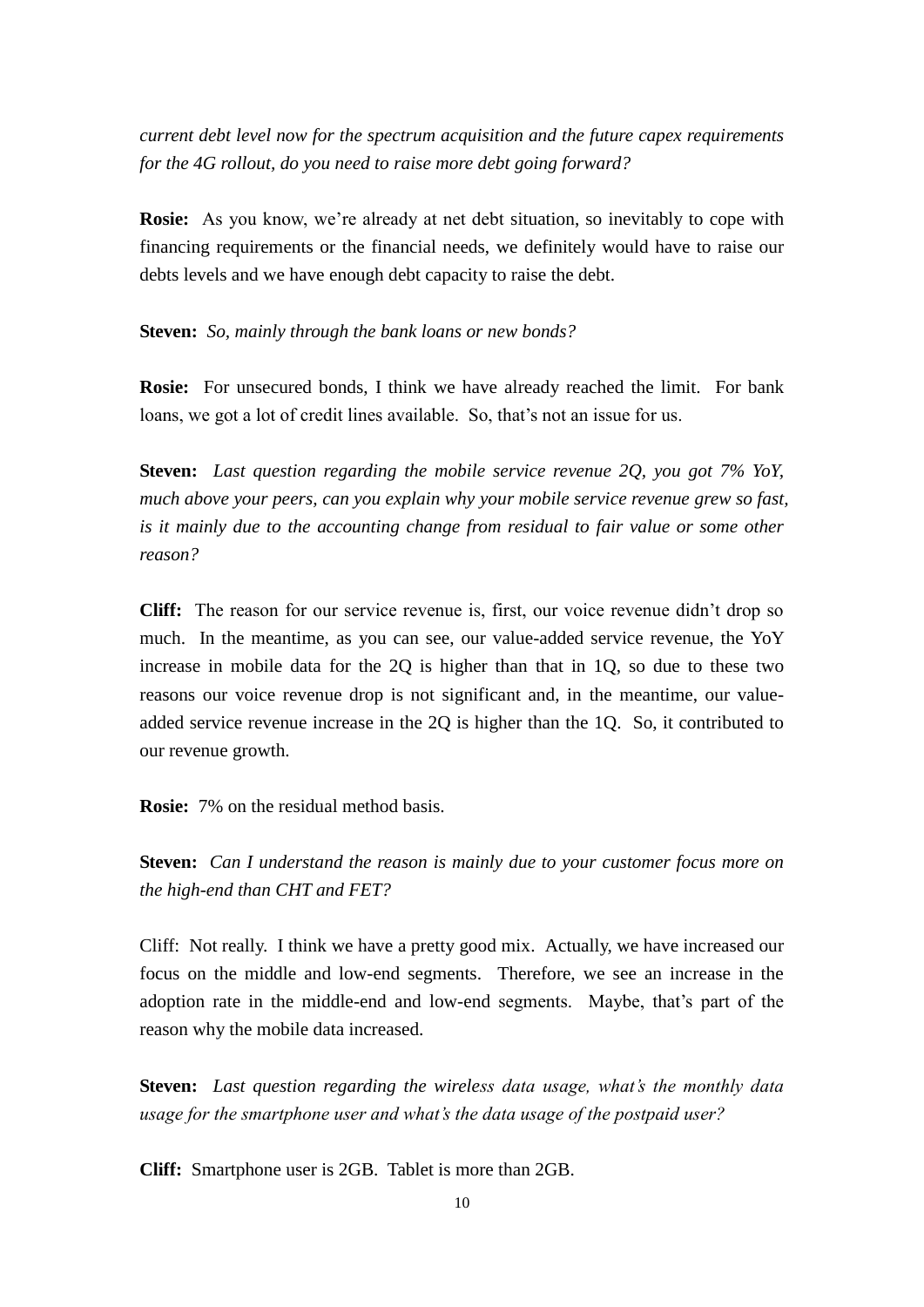**Joseph Quinn, Macquarie Taiwan:** *Just two quick questions for myself. Firstly, on your new rate plans, can you go over some of the targets in terms of the market? Because you did talk about looking more at the mid, low-end, can you just discuss a little more about the super saver plan and particularly what market segments you're targeting? It does seem similar in ways to CHT's recent package, but we haven't seen anything so far from FET, so I'm just interested in what you're doing on that front.*

*And the second question is on the direct stores, what is your plan at the moment for the China market? I do believe there is some discussion about you wanting to expand into that area as well.*

**Cliff:** As you know, even though we try very hard, but there are still 50% of users that do not use smartphones. And most of these users are really middle-end and lowend subscribers, so our focus is to really penetrate that market because if you don't penetrate that market, then the 2G service will last forever. So, the intention is when we introduce 4G, we try to de-emphasize on the 2G network. Therefore, we will try to migrate users from the 2G to 3G. In order to migrate from 2G to 3G, the most important thing is mobile internet. And these customers tend to be low-end, so the phone needs to be inexpensive. That's why we introduce the A1 to A6. The A3 model only cost less than NT\$2,000 without bundle package. In the meantime, these customers need a data package, but they don't really need all-you-can-eat because it's too expensive. So, they are casual users of mobile internet. Our focus is trying to penetrate that segment and try to move the 2G subscribers to 3G.

As for direct stores, we are still talking with China. We are very cautious. Maybe something will happen, but, at this moment, we haven't made a firm decision regarding China and when we should enter China because the economic situation in China is not at the best moment. The real estate rent rate is very high and the economic situation is not very good. So, we are very cautious regarding when is the best time for us to enter the market.

**Joseph:** *Just a follow-up when you were talking about the mid-to-low-end, is there a certain demographic, are you finding the ones more reluctant to move forward? I would assume, maybe wrongly, that mostly the teenager group would have already adopted this. I'm just wondering what age you're looking at as well?*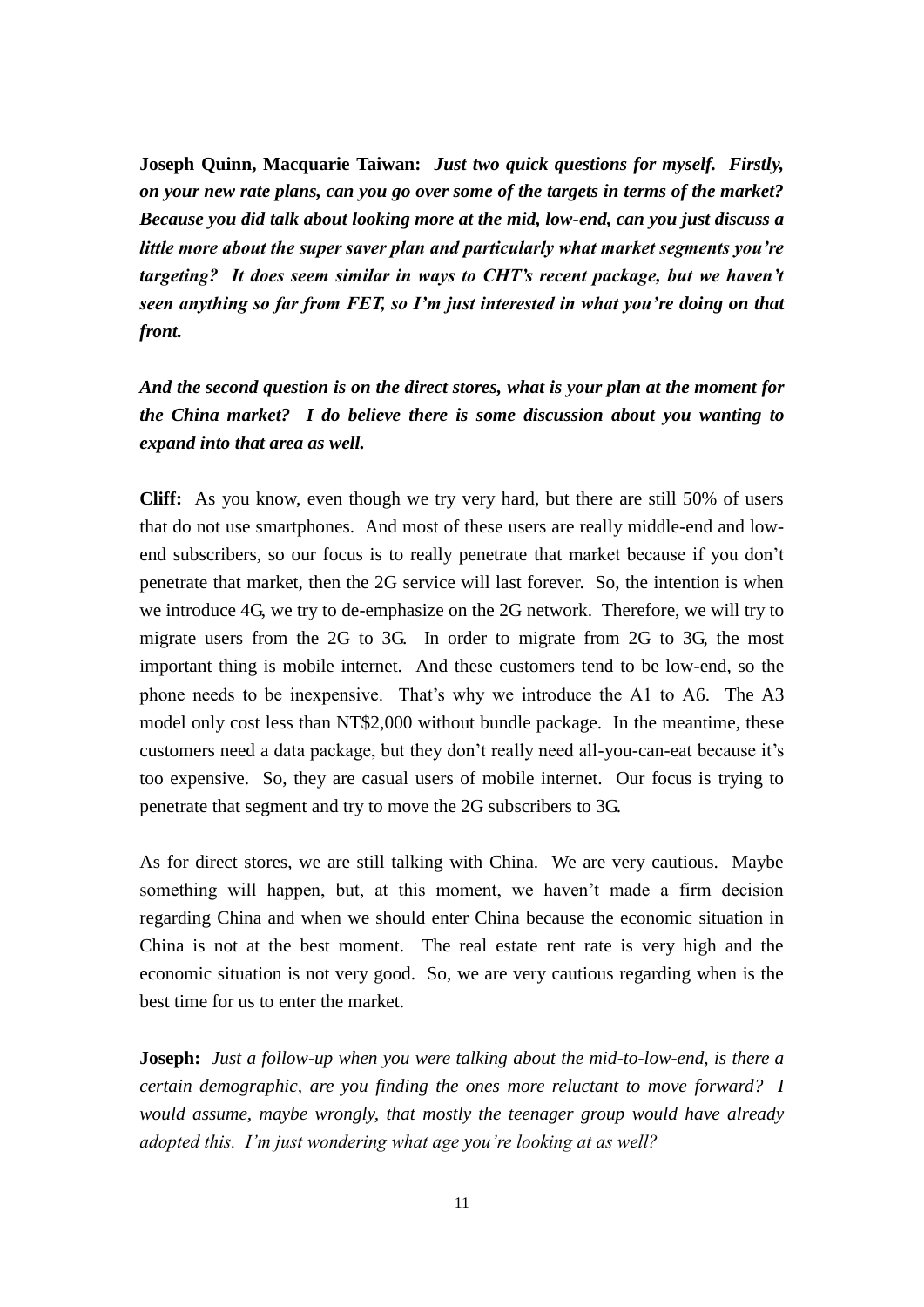**Cliff:** The older people tend to have, for those people who are over 50 years old and they reside in the central and southern regions, especially in the southern region, they don't use smartphone and the purchasing power of these people are not very high.

**Joseph:** *Ok, so I assume marketing plans will be focused on those areas as well to try to get those users on board.* 

**Gary Yu, Morgan Stanley HK:** *I just have one question following up on the recent question on mobile service revenue. You mentioned that the voice revenue decline has been better than your competitors and also data revenue growth has also accelerated during the quarter. Can I know what's the driver behind the difference in performance between TWM and your peers on the voice revenue part? And also, on data revenue, do you expect further acceleration in growth in coming quarters given that the penetration of mobile data is already at around 48%?*

**Cliff:** I think our strategy at the moment is that we try to focus on not so much at acquisition, we focus more on to acquire a real user, a user who can contribute revenue. So, that's our focus. Instead of acquisition, pure subscriber number, we focus on acquiring a customer with voice revenue and also data revenue. That's a strategy that maybe is a little different from our competitors.

Secondly because the penetration of data is so high, you have a lot of repeated subscribers, therefore the growth rate of data revenue is not easy to maintain. This is part of the reason we try to penetrate the middle-end and low-end segments because for high-end segment, most likely a lot of sales are really from the repeated subscribers, they have subscribed to the data service already. So, in order to maintain a better growth rate in data, you really have to penetrate the middle-end and the lowend sector. If we are successful, then I think we can still maintain the growth rate.

**Gary:** *One follow-up question, right now, for your mobile data users, how many of them are using the highest tier unlimited data plan?* 

**Cliff:** More than 70%.

**Chate Bencha, Credit Suisse HK:** *Just one follow-up question regarding the potential introduction of tiered pricing after you launch 4G. Do you think that would be an opportunity for you to remove it from 3G as well or the removal of that or the introduction of tiered pricing would just be mainly on the 4G services?*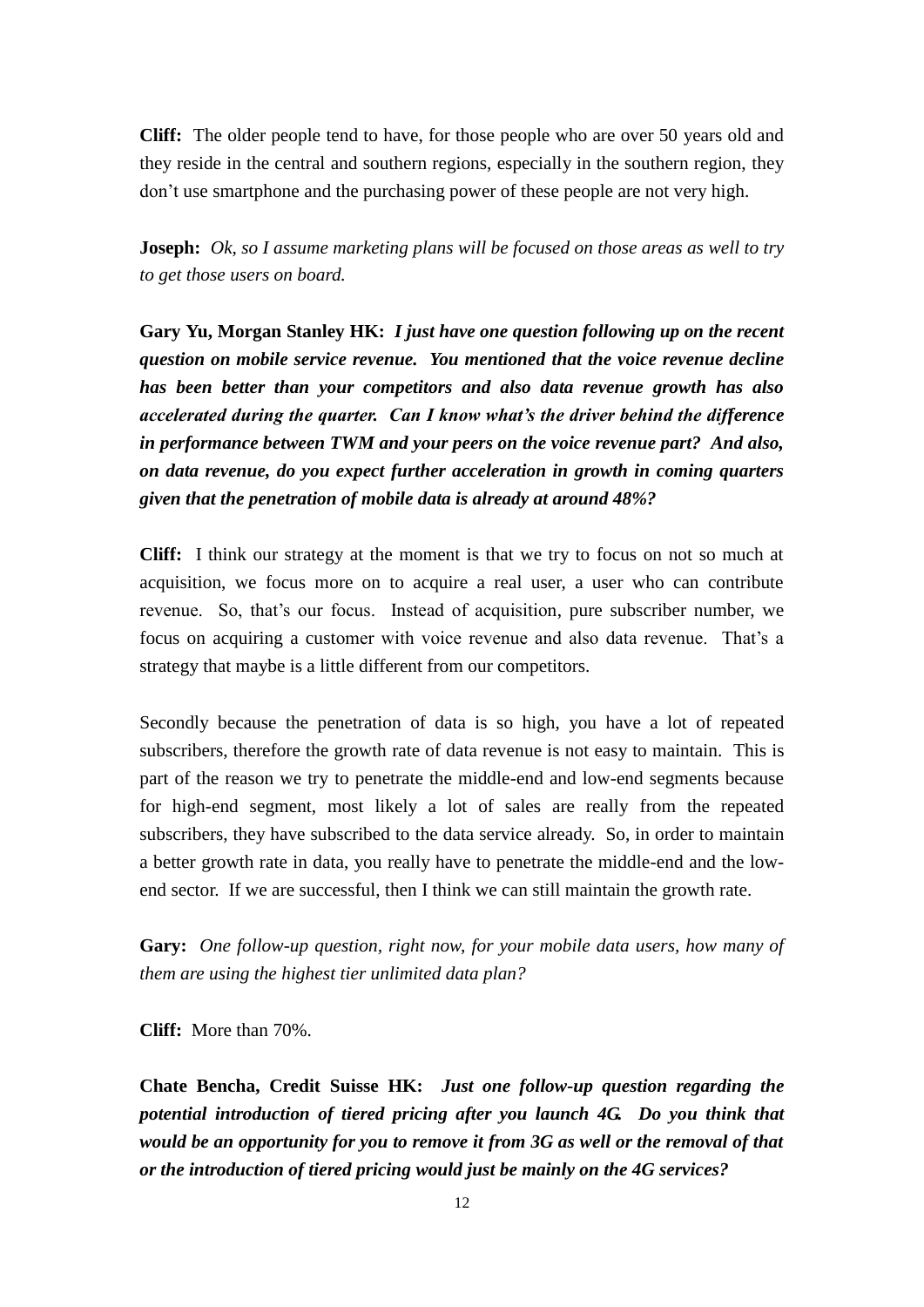**Cliff:** I think the tiered pricing is mainly for 4G. They wouldn't allow us to change the pricing for 3G.

**Alexias Jones, New Street Research UK:** *I just have one question. You talked about moving to the mid or low segment of the market or consumers. I just wonder if you could talk about the profitability of those consumers relative to the high-end? Obviously lower subsidies, but obviously they have lower ARPUs as well, so I was wondering if you look EBITDA margins, how does that impact your margins as you go forward and they contribute a bigger proportion of revenues?* 

**Cliff:** Actually, the low-end subscribers, the EBITDA margin may not be so bad because the subsidy level is not so high, but the total EBITDA return is lower. But EBITDA margin, in general, is not so bad. So, when you penetrate that sector, I don't think it's going to affect EBITDA margin so much.

**Steven Liu, Standard Chartered HK:** *I have a follow-up question on smartphone sales breakdown, can you give me a breakdown on smartphone sales by price, highend, low-end, and mid range, what percentage in each category?*

**Shirley Chu, Director of Investor Relations**: For the 2Q, high-end smartphones accounted 47% of total smartphone sales and the balance is mid-to-low-end.

**Steven:** *How do you define a high-end smartphone? What price level?*

**Cliff:** Over NT\$15,000.

**Sydney Zhang, Merrill Lynch HK:** *Just a follow-up on the mid-to-low-end focus, can you say that one of your competitors may have focused on the mid-to-low-end maybe earlier than you and now you're just trying to tap into this potential a little bit later, but now you're delivering high growth or otherwise are you doing this earlier than your competitors?*

**Cliff:** Well, the fact is that we are doing this earlier than our competitors. If you look at the portfolio of smartphones we offer, you can see that we offer ranging from NT\$2,000 to NT\$5,000, we offer a series of low-end smartphones to penetrate the market. If you want to penetrate our market, you not only need to have a tariff, but also you need to have a smartphone package and the only way to reduce your cost of